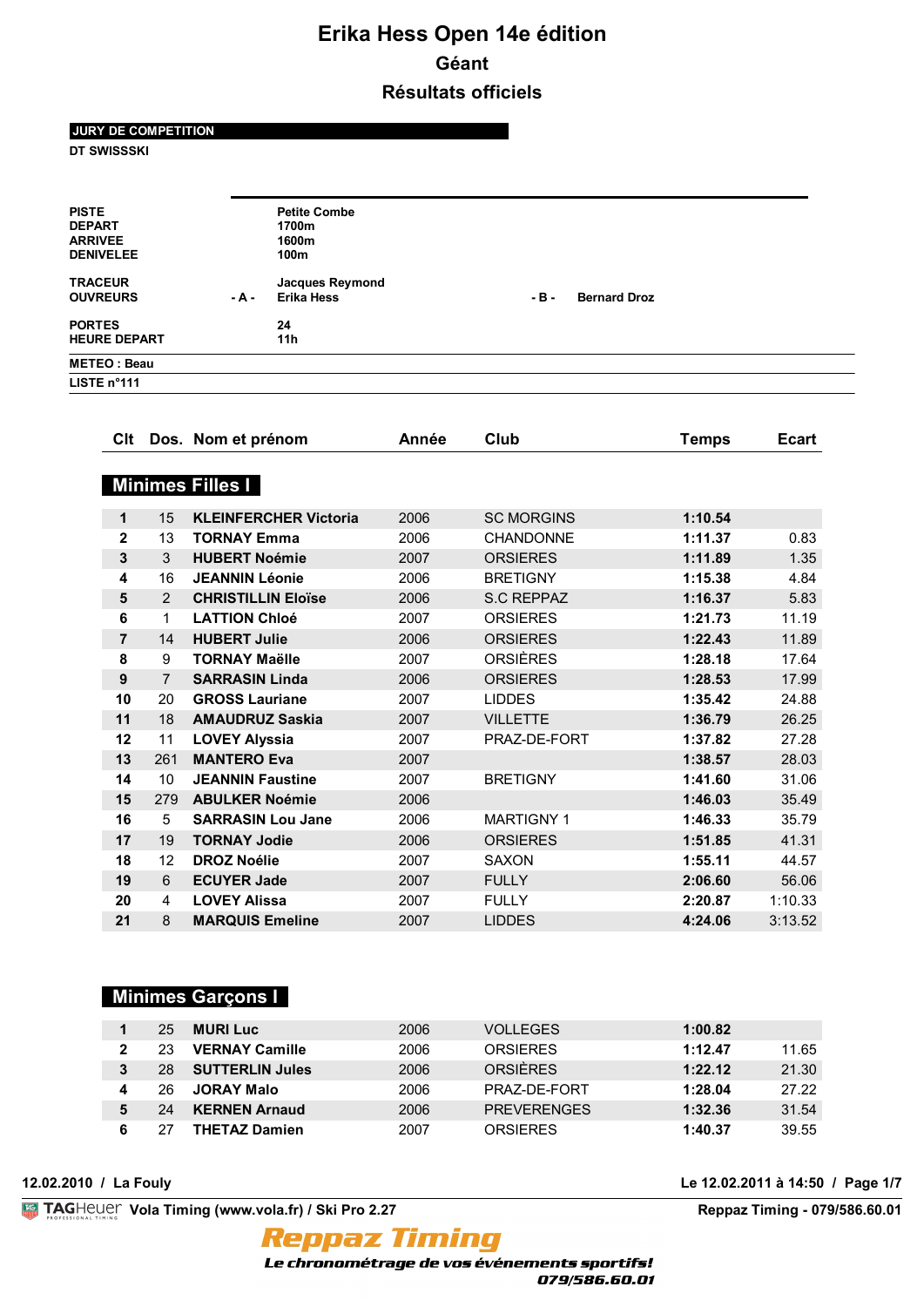|     | CIt Dos. Nom et prénom | Année | Club                | Temps   | Ecart   |
|-----|------------------------|-------|---------------------|---------|---------|
|     | 171 TISSIERES Mathieu  | 2006  | <b>MARTIGNY</b>     | 1:47.32 | 46.50   |
| 29. | <b>WERLEN Tilian</b>   | 2007  | <b>LES VALETTES</b> | 2:31.15 | 1:30.33 |
| 21  | <b>FRASER Alec</b>     | 2007  | <b>PULLY</b>        | 3:25.88 | 2:25.06 |

# **Minimes Filles II**

| 1              | 42 | <b>SARRASIN Solène</b>   | 2003 | <b>ORSIERES</b>    | 54.25   |       |
|----------------|----|--------------------------|------|--------------------|---------|-------|
| $\overline{2}$ | 39 | <b>HUBERT Justine</b>    | 2004 | <b>ORSIERES</b>    | 54.55   | 0.30  |
| 3              | 43 | <b>DROZ Lorie</b>        | 2005 | PRAZ-DE-FORT       | 55.88   | 1.63  |
| 4              | 54 | <b>HUBERT Camille</b>    | 2003 | <b>ORSIERES</b>    | 55.98   | 1.73  |
| 5              | 55 | <b>GABIOUD Mégane</b>    | 2003 | <b>ORSIERES</b>    | 57.07   | 2.82  |
| 6              | 33 | <b>MURISIER Margaux</b>  | 2003 | <b>JONGNY</b>      | 58.86   | 4.61  |
| 7              | 31 | <b>ISLER Célia</b>       | 2003 | <b>BLONAY</b>      | 1:00.30 | 6.05  |
| 8              | 34 | <b>MARABOTTO Camille</b> | 2003 | <b>CHERNEX</b>     | 1:02.48 | 8.23  |
| 9              | 48 | <b>GAMBA Léa</b>         | 2003 | LA FOULY           | 1:03.35 | 9.10  |
| 10             | 36 | <b>SCHERS Chloé</b>      | 2005 | <b>ORSIERES</b>    | 1:04.04 | 9.79  |
| 11             | 35 | <b>LONFAT Coline</b>     | 2004 | <b>ORSIERES</b>    | 1:04.60 | 10.35 |
| 12             | 45 | <b>DEPRAZ Laïs</b>       | 2005 | LE LIEU            | 1:05.75 | 11.50 |
| 13             | 41 | <b>LESDOS Véronique</b>  | 2003 | <b>CHAMPEX</b>     | 1:05.91 | 11.66 |
| 14             | 40 | <b>GABIOUD Coline</b>    | 2004 | <b>ORSIERES</b>    | 1:07.04 | 12.79 |
| 15             | 30 | <b>MOREILLON Lucie</b>   | 2003 | <b>FULLY</b>       | 1:07.92 | 13.67 |
| 16             | 46 | <b>TROILLET Elsa</b>     | 2004 | <b>ORSIÈRES</b>    | 1:10.79 | 16.54 |
| 17             | 44 | <b>CHRISTILLIN Erine</b> | 2004 | S.C REPPAZ         | 1:12.75 | 18.50 |
| 18             | 49 | <b>ANDREY Fanny</b>      | 2003 | <b>DENGES</b>      | 1:14.34 | 20.09 |
| 19             | 47 | <b>BISELX Clara</b>      | 2005 | S.C CHAMPEX-FERRET | 1:14.81 | 20.56 |
| 20             | 52 | <b>SARRASIN Louane</b>   | 2005 | <b>SOMLAPROZ</b>   | 1:19.98 | 25.73 |
| 21             | 51 | <b>SARRASIN Lily</b>     | 2004 | <b>MARTIGNY 1</b>  | 1:20.17 | 25.92 |
| 22             | 37 | <b>JEANNIN Amélie</b>    | 2004 | <b>BRETIGNY</b>    | 1:20.68 | 26.43 |

# **Minimes Garçons II**

| 1            | 76  | <b>DROZ Luca</b>        | 2003 | PRAZ-DE-FORT       | 52.35   |       |
|--------------|-----|-------------------------|------|--------------------|---------|-------|
| $\mathbf{2}$ | 74  | <b>TORNAY Célien</b>    | 2003 | <b>ORSIÈRES</b>    | 52.48   | 0.13  |
| 3            | 79  | <b>GABIOUD Grégory</b>  | 2004 | Ski-Club Reppaz    | 53.99   | 1.64  |
| 4            | 69  | <b>BERTHOLET Matteo</b> | 2003 | <b>SAILLON</b>     | 54.17   | 1.82  |
| 5            | 82  | <b>MURISIER Yanis</b>   | 2004 | <b>ORSIERES</b>    | 54.81   | 2.46  |
| 6            | 72  | <b>VALAZZA Valère</b>   | 2003 | <b>SC MORGINS</b>  | 56.95   | 4.60  |
| 7            | 86  | <b>GABIOUD Thibaut</b>  | 2003 | <b>ORSIERES</b>    | 57.43   | 5.08  |
| 8            | 89  | <b>PESENTI Evan</b>     | 2004 | Ski-Club Blonay    | 1:00.12 | 7.77  |
| 9            | 65  | <b>AMAUDRUZ Nolan</b>   | 2003 | <b>VILLETTE</b>    | 1:00.21 | 7.86  |
| 10           | 91  | <b>FARQUET Dany</b>     | 2004 | <b>BAGNES</b>      | 1:00.77 | 8.42  |
| 11           | 64  | <b>GROSS Maxime</b>     | 2003 | <b>LIDDES</b>      | 1:02.22 | 9.87  |
| 12           | 92  | <b>MOULIN Alexis</b>    | 2004 | <b>VOLLEGES</b>    | 1:03.20 | 10.85 |
| 13           | 90  | <b>KLIPFEL Loïck</b>    | 2003 | <b>ST-SAPHORIN</b> | 1:04.18 | 11.83 |
| 14           | 57  | <b>FORMAZ Vivian</b>    | 2005 | <b>EVIONNAZ</b>    | 1:04.29 | 11.94 |
| 15           | 61  | <b>SARRASIN Michaël</b> | 2003 | <b>CHEZ-PETIT</b>  | 1:05.06 | 12.71 |
| 16           | 62  | <b>FRASER Yan</b>       | 2005 | <b>PULLY</b>       | 1:06.06 | 13.71 |
| 17           | 84  | <b>JORAY Thibert</b>    | 2004 | PRAZ-DE-FORT       | 1:06.49 | 14.14 |
| 18           | 68  | <b>DROZ Justin</b>      | 2004 | <b>SAXON</b>       | 1:06.62 | 14.27 |
| 19           | 158 | <b>MANTERO Némo</b>     | 2005 | <b>NYON</b>        | 1:07.69 | 15.34 |

**12.02.2010 / La Fouly Le 12.02.2011 à 14:50 / Page 2/7**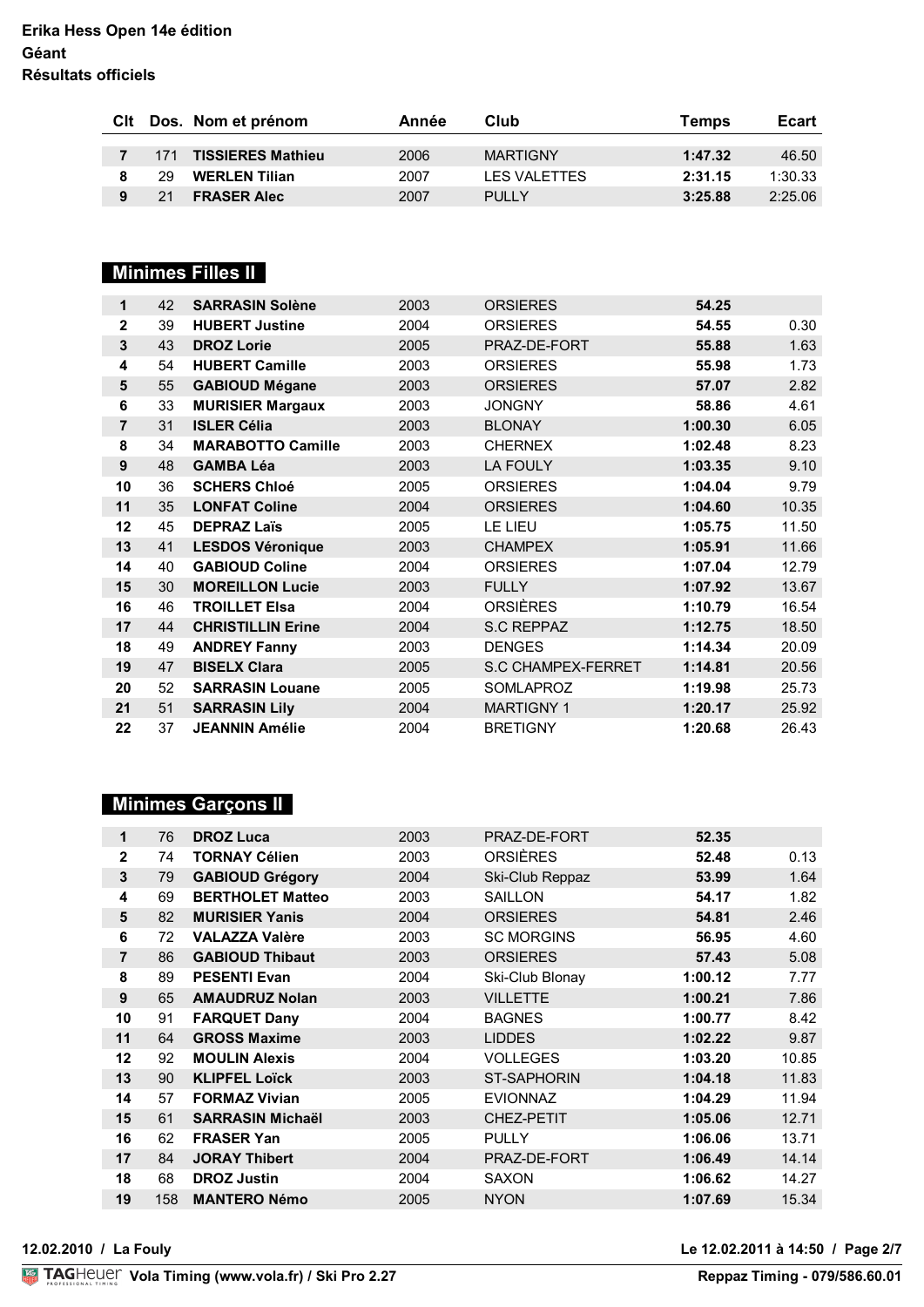| Clt |     | Dos. Nom et prénom        | Année | Club               | Temps   | <b>Ecart</b> |
|-----|-----|---------------------------|-------|--------------------|---------|--------------|
| 20  | 73  | <b>BRIDEVAUX Louis</b>    | 2004  | <b>GENEVE</b>      | 1:08.04 | 15.69        |
| 21  | 71  | <b>TROILLET Jules</b>     | 2004  | <b>LA FOULY</b>    | 1:08.67 | 16.32        |
| 22  | 60  | <b>SUTTERLIN Tom</b>      | 2004  | <b>ORSIÈRES</b>    | 1:09.23 | 16.88        |
| 23  | 80  | <b>DROZ Aubin</b>         | 2005  | <b>FULLY</b>       | 1:11.28 | 18.93        |
| 24  | 260 | <b>AMENDOLA Felix</b>     | 2003  |                    | 1:11.35 | 19.00        |
| 25  | 77  | <b>GAMBA Antoine</b>      | 2005  | <b>LA FOULY</b>    | 1:11.36 | 19.01        |
| 26  | 58  | <b>PELLOUCHOUD Gaëtan</b> | 2005  | <b>ORSIERES</b>    | 1:11.94 | 19.59        |
| 27  | 66  | <b>FELLAY Mael</b>        | 2005  | <b>MARTIGNY</b>    | 1:12.91 | 20.56        |
| 28  | 88  | <b>LANDRY Yoan</b>        | 2003  | <b>ORSIÈRES</b>    | 1:14.19 | 21.84        |
| 29  | 75  | <b>VALDENAIRE Vincent</b> | 2004  | <b>LIDDES</b>      | 1:15.03 | 22.68        |
| 30  | 78  | <b>MAILLARD Audric</b>    | 2005  | <b>ORSIERES</b>    | 1:16.57 | 24.22        |
| 31  | 85  | <b>THETAZ Dylan</b>       | 2005  | <b>ORSIERES</b>    | 1:24.66 | 32.31        |
| 32  | 63  | <b>GABIOUD Robin</b>      | 2004  | ORSIÈRES           | 1:32.03 | 39.68        |
| 33  | 67  | <b>SARRASIN Yannick</b>   | 2005  | CHEZ-PETIT         | 1:32.37 | 40.02        |
| 34  | 56  | <b>KLIPFEL Nathan</b>     | 2005  | <b>ST-SAPHORIN</b> | 1:32.90 | 40.55        |
| 35  | 59  | <b>BISELX Axel</b>        | 2005  | <b>ORSIERES</b>    | 1:38.56 | 46.21        |

# **Cadettes**

| 1                       | 128 | <b>DUBUIS Margaux</b>        | 2001 | <b>LA TOUR-DE-PEILZ</b> | 44.87   |       |
|-------------------------|-----|------------------------------|------|-------------------------|---------|-------|
| $\mathbf 2$             | 97  | <b>BOVARD Marie</b>          | 2001 | <b>SC MORGINS</b>       | 45.79   | 0.92  |
| 3                       | 119 | <b>SARRASIN Céline</b>       | 2001 | PRAZ-DE-FORT            | 47.09   | 2.22  |
| 4                       | 93  | <b>LEBLOND Jeanne</b>        | 2000 | <b>SC MORGINS</b>       | 47.20   | 2.33  |
| $\overline{\mathbf{5}}$ | 101 | <b>BREGOU Tiphaine</b>       | 2000 | <b>MEYRIN</b>           | 48.90   | 4.03  |
| $6\phantom{1}$          | 112 | <b>FISCHER Lucie</b>         | 2000 | <b>LEYSIN</b>           | 49.28   | 4.41  |
| $\overline{7}$          | 98  | <b>ANGELRATH Lilou</b>       | 2000 | <b>SC MORGINS</b>       | 49.50   | 4.63  |
| 8                       | 102 | <b>KLEINFERCHER Audrey</b>   | 2000 | <b>SC MORGINS</b>       | 49.64   | 4.77  |
| $\boldsymbol{9}$        | 125 | <b>SARRASIN Line</b>         | 2001 | <b>ORSIERES</b>         | 49.94   | 5.07  |
| 10                      | 106 | <b>VALAZZA Nais</b>          | 2001 | <b>SC MORGINS</b>       | 49.98   | 5.11  |
| 11                      | 121 | <b>GENOLET Emilie</b>        | 2000 | <b>SC MORGINS</b>       | 50.01   | 5.14  |
| 12                      | 118 | <b>LABAUNE Valentine</b>     | 2000 | <b>SC MORGINS</b>       | 51.10   | 6.23  |
| 13                      | 94  | <b>MURISIER Victoria</b>     | 2001 | <b>JONGNY</b>           | 51.13   | 6.26  |
| 14                      | 114 | <b>GASPOZ Jade</b>           | 2000 | <b>SC MORGINS</b>       | 51.57   | 6.70  |
| 15                      | 99  | <b>LESDOS Pauline</b>        | 2000 | <b>CHAMPEX</b>          | 52.53   | 7.66  |
| 16                      | 123 | <b>TROILLET Claire</b>       | 2002 | <b>ORSIÈRES</b>         | 53.97   | 9.10  |
| 17                      | 111 | <b>HUBERT Murielle</b>       | 2001 | <b>ORSIERES</b>         | 54.00   | 9.13  |
| 18                      | 115 | <b>PESENTI Kelly</b>         | 2000 | Ski-Club Blonay         | 54.28   | 9.41  |
| 19                      | 100 | <b>REUSE Apolline</b>        | 2001 | <b>ORSIERES</b>         | 54.33   | 9.46  |
| 20                      | 96  | <b>HUBERT Léa</b>            | 2002 | <b>ORSIERES</b>         | 54.50   | 9.63  |
| 21                      | 116 | <b>DEPRAZ Eloa</b>           | 2002 | LE LIEU                 | 54.60   | 9.73  |
| 22                      | 120 | <b>DUBOSSON Alizé</b>        | 2001 | <b>SC MORGINS</b>       | 54.88   | 10.01 |
| 23                      | 105 | <b>LESDOS Marguerite</b>     | 2001 | <b>CHAMPEX</b>          | 54.95   | 10.08 |
| 24                      | 107 | <b>FIORA Sarah</b>           | 2001 | LA FOULY                | 56.32   | 11.45 |
| 25                      | 103 | <b>LATTION Cynthia</b>       | 2002 | <b>ORSIERES</b>         | 56.93   | 12.06 |
| 26                      | 113 | <b>FORMAZ Solène</b>         | 2001 | <b>EVIONNAZ</b>         | 56.94   | 12.07 |
| 27                      | 122 | <b>GABIOUD Zoé</b>           | 2002 | <b>ORSIERES</b>         | 57.40   | 12.53 |
| 28                      | 104 | <b>MALSERVISI Victoria</b>   | 2001 | <b>ST-LEGIER</b>        | 58.04   | 13.17 |
| 29                      | 108 | <b>BRIDEVAUX Julie</b>       | 2001 | <b>GENEVE</b>           | 58.56   | 13.69 |
| 30                      | 127 | <b>LONFAT Anaëlle</b>        | 2001 | <b>ORSIERES</b>         | 58.97   | 14.10 |
| 31                      | 109 | <b>VERNAY Charline</b>       | 2002 | <b>ORSIERES</b>         | 1:00.44 | 15.57 |
| 32                      | 124 | <b>DOUGHTY DAVIS Eleanor</b> | 2001 | <b>CHESIERES</b>        | 1:00.51 | 15.64 |

**12.02.2010 / La Fouly Le 12.02.2011 à 14:50 / Page 3/7**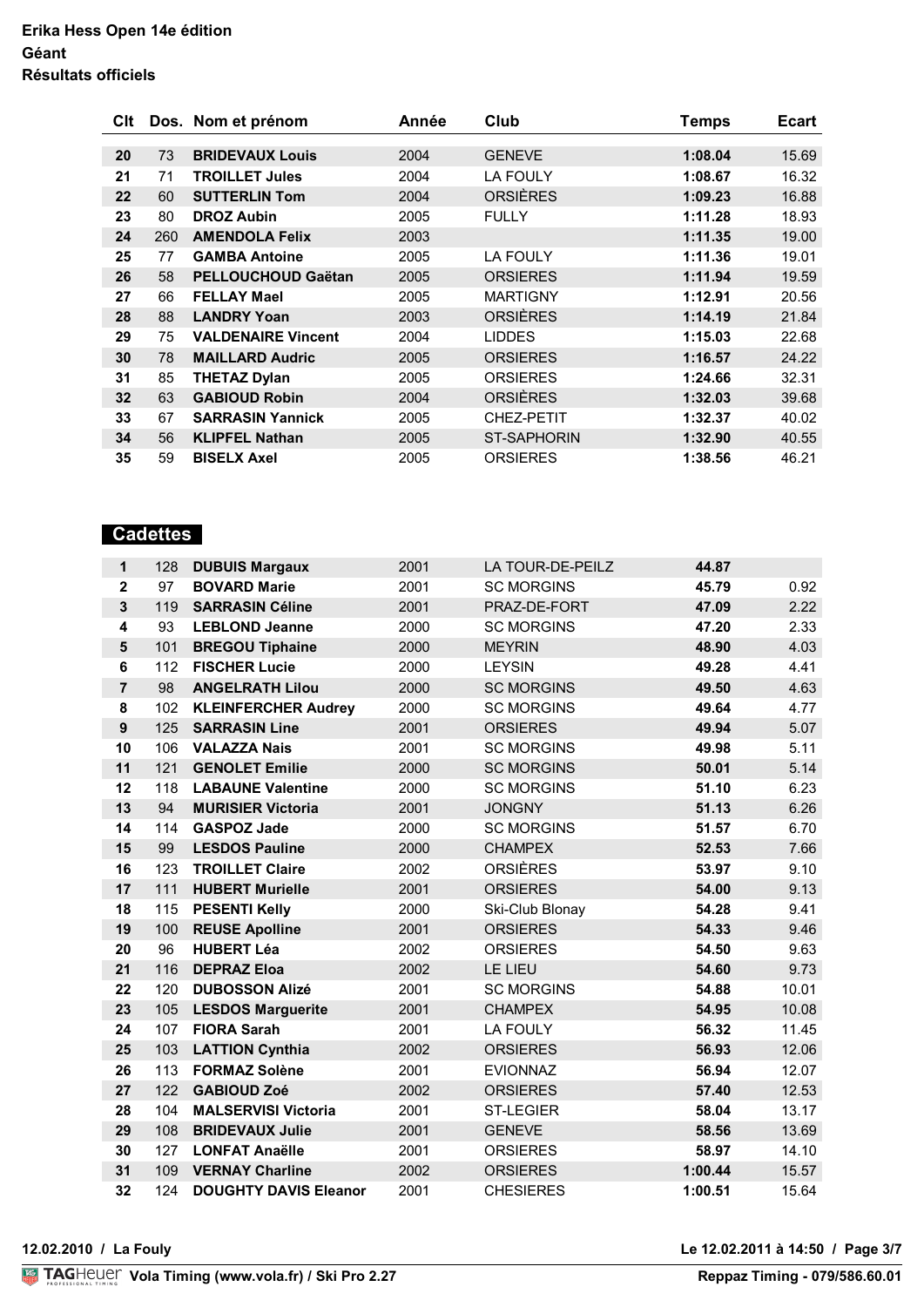|    |      | CIt Dos. Nom et prénom | Année | Club            | Temps   | Ecart |
|----|------|------------------------|-------|-----------------|---------|-------|
| 33 | 117  | <b>LOVEY Océane</b>    | 2002  | <b>FULLY</b>    | 1:02.47 | 17.60 |
| 34 | 126. | <b>THETAZ Estelle</b>  | 2001  | <b>ORSIERES</b> | 1:05.88 | 21.01 |
| 35 | 130. | <b>BISELX Noémie</b>   | 2001  | <b>ORSIFRES</b> | 1:09.94 | 25.07 |
| 36 | 95   | <b>FARQUET Julie</b>   | 2001  | <b>ORSIFRES</b> | 1:10.18 | 25.31 |
| 37 | 273  | <b>PILLET Colline</b>  | 2001  |                 | 1:10.70 | 25.83 |

#### **OUVREY AND SERVICE PORTES 24 Cadets**

| $\mathbf{1}$     | 149 | <b>MARTENET Clément</b>     | 2001 | <b>SC MORGINS</b>    | 43.76   |       |
|------------------|-----|-----------------------------|------|----------------------|---------|-------|
| $\mathbf{2}$     | 136 | <b>GRANGER Kilian</b>       | 2000 | <b>SC MORGINS</b>    | 45.17   | 1.41  |
| 3                | 159 | <b>DONNET Tobias</b>        | 2001 | <b>SC MORGINS</b>    | 46.45   | 2.69  |
| 4                | 131 | <b>ROULET Thomas</b>        | 2000 | <b>BLONAY</b>        | 46.63   | 2.87  |
| 5                | 143 | <b>HUBERT Cyril</b>         | 2000 | <b>ORSIERES</b>      | 47.00   | 3.24  |
| 6                | 166 | <b>LATTION Alexis</b>       | 2001 | <b>ORSIÈRES</b>      | 47.53   | 3.77  |
| $\overline{7}$   | 150 | <b>HAINS Timothy</b>        | 2000 | <b>SC MORGINS</b>    | 48.21   | 4.45  |
| 8                | 144 | <b>MURISIER Célien</b>      | 2001 | <b>ORSIERES</b>      | 48.39   | 4.63  |
| $\boldsymbol{9}$ | 133 | <b>SARRASIN Antoine</b>     | 2000 | PRAZ-DE-FORT         | 49.01   | 5.25  |
| 10               | 164 | <b>LATTION Romain</b>       | 2000 | <b>ORSIERES</b>      | 49.31   | 5.55  |
| 11               | 168 | <b>MAILLARD Jonas</b>       | 2001 | <b>ORSIERES</b>      | 49.36   | 5.60  |
| 12               | 145 | <b>TORNAY Loris</b>         | 2002 | <b>CHANDONNE</b>     | 49.46   | 5.70  |
| 13               | 156 | <b>COTTET Guillaume</b>     | 2002 | <b>SC MORGINS</b>    | 50.13   | 6.37  |
| 14               | 139 | <b>VERNAY Kilian</b>        | 2000 | <b>ORSIERES</b>      | 50.43   | 6.67  |
| 15               | 137 | <b>KERNEN Thibault</b>      | 2002 | <b>PREVERENGES</b>   | 51.39   | 7.63  |
| 16               | 138 | <b>RAUSIS Jonas</b>         | 2002 | <b>ORSIERES</b>      | 52.12   | 8.36  |
| 17               | 147 | <b>MOINE Matteo</b>         | 2001 | <b>SC MORGINS</b>    | 53.81   | 10.05 |
| 18               | 153 | <b>FORMAZ Maxime</b>        | 2001 | S.C CHAMPEX-FERRET   | 53.85   | 10.09 |
| 19               | 165 | <b>GABIOUD Luca</b>         | 2000 | <b>ORSIERES</b>      | 53.88   | 10.12 |
| 20               | 135 | <b>MANTERO Nemo</b>         | 2002 | <b>SC MORGINS</b>    | 54.30   | 10.54 |
| 21               | 167 | <b>LATTION Ludovic</b>      | 2001 | <b>ORSIERES</b>      | 54.61   | 10.85 |
| 22               | 146 | <b>LERESCHE Lucien</b>      | 2001 | LA FOULY             | 55.73   | 11.97 |
| 23               |     | 152 BINER Tristan           | 2001 | <b>SC MORGINS</b>    | 56.50   | 12.74 |
| 24               |     | 140 LATTION Matéo           | 2002 | <b>ORSIERES</b>      | 57.09   | 13.33 |
| 25               |     | 157 AUDENIS Marius          | 2002 | <b>TROISTORRENTS</b> | 57.32   | 13.56 |
| 26               | 141 | <b>ISLER Maxime</b>         | 2001 | Ski-Club Blonay      | 57.39   | 13.63 |
| 27               | 155 | <b>MARABOTTO Julien</b>     | 2001 | Ski-Club Blonay      | 58.54   | 14.78 |
| 28               | 162 | <b>KACZMAREK Christophe</b> | 2000 | <b>ORSIERES</b>      | 59.48   | 15.72 |
| 29               | 134 | <b>FARQUET Nicolas</b>      | 2002 | <b>ORSIERES</b>      | 59.65   | 15.89 |
| 30               | 161 | <b>PRALONG Marc</b>         | 2000 | <b>ORSIERES</b>      | 59.75   | 15.99 |
| 31               | 142 | <b>GRANGES Julien</b>       | 2001 | <b>FULLY</b>         | 59.91   | 16.15 |
| 32               | 154 | <b>JORIS Yoan</b>           | 2002 | <b>FULLY</b>         | 1:00.47 | 16.71 |
| 33               | 132 | <b>TISSIERES Théo</b>       | 2002 | <b>MARTIGNY</b>      | 1:00.83 | 17.07 |
| 34               | 148 | <b>SCHERS Benjamin</b>      | 2002 | <b>ORSIERES</b>      | 1:03.39 | 19.63 |
| 35               | 170 | <b>ROSERENS Dimitri</b>     | 2002 | <b>ORSIERES</b>      | 1:07.81 | 24.05 |
| 36               | 262 | <b>CORDOBA Alec</b>         | 2001 |                      | 1:07.84 | 24.08 |
| 37               | 268 | <b>MOULIN Vitali</b>        | 2002 |                      | 1:12.01 | 28.25 |
| 38               | 172 | <b>KACZMAREK Przemek</b>    | 2002 | <b>ORSIERES</b>      | 1:13.58 | 29.82 |
| 39               | 269 | <b>Moulin Vitali</b>        | 2002 |                      | 1:15.83 | 32.07 |
|                  |     |                             |      |                      |         |       |

# **OJ Filles**

|                                                                                                                                                                                                      | 180. | 1996 | <b>ST LEGIER</b> | 41.54 |  |
|------------------------------------------------------------------------------------------------------------------------------------------------------------------------------------------------------|------|------|------------------|-------|--|
| <b>OJ FIIIES</b><br><b>VUADENS Chantal</b><br>Le 12.02.2011 à 14:50 / Page 4/7<br>12.02.2010 / La Fouly<br><b>TAGHeuer Vola Timing (www.vola.fr) / Ski Pro 2.27</b><br>Reppaz Timing - 079/586.60.01 |      |      |                  |       |  |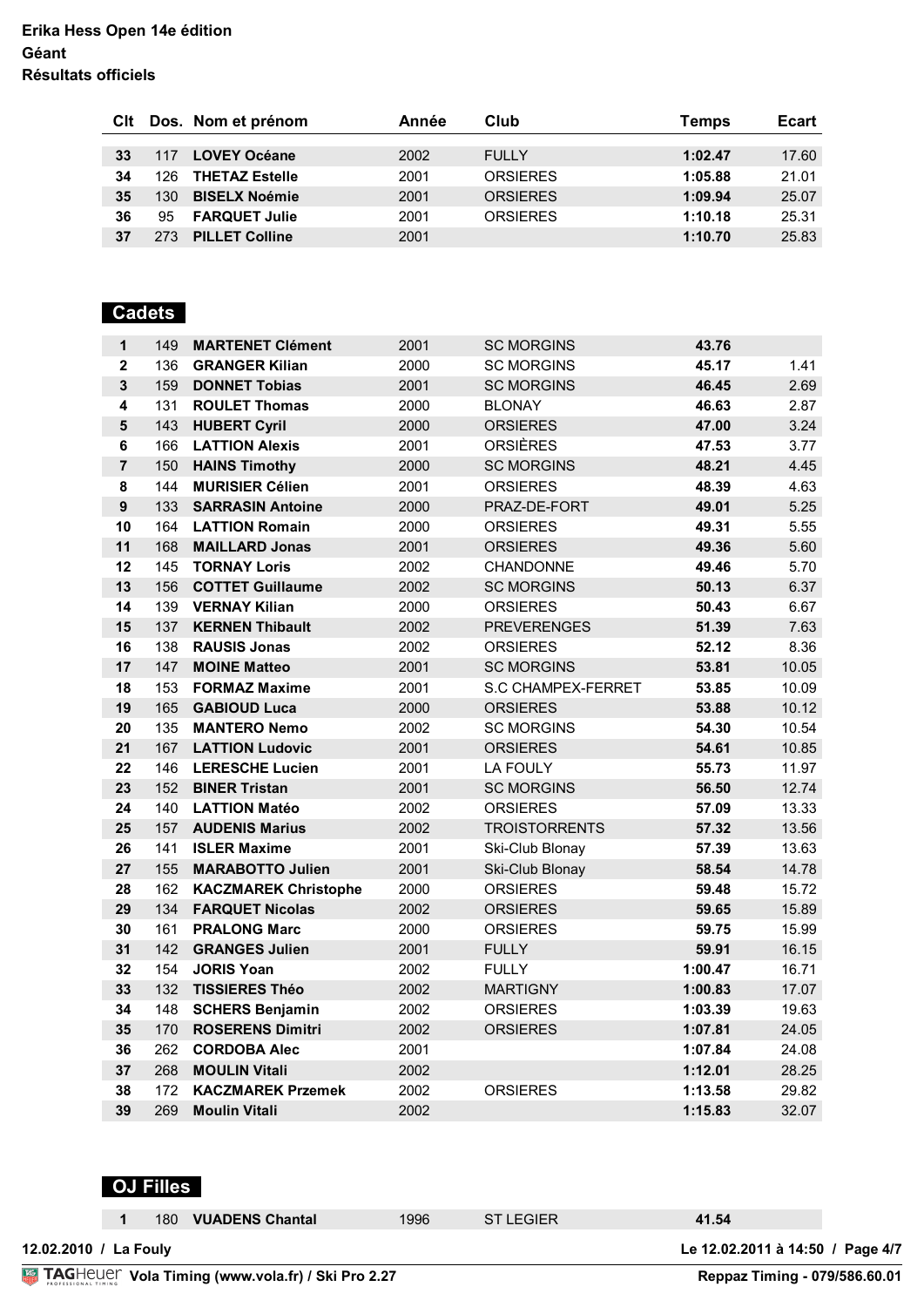| Clt          |     | Dos. Nom et prénom         | Année | Club                      | Temps   | <b>Ecart</b> |
|--------------|-----|----------------------------|-------|---------------------------|---------|--------------|
| $\mathbf{2}$ | 275 | <b>RAUSIS Fanny</b>        | 1995  |                           | 41.91   | 0.37         |
| 3            | 187 | <b>BREGOU Anne-Solène</b>  | 1996  | <b>MEYRIN</b>             | 43.05   | 1.51         |
| 4            | 173 | <b>VILLARS Louise</b>      | 1996  | <b>CONFIGNON</b>          | 43.56   | 2.02         |
| 5            | 186 | <b>VILLARS Zéline</b>      | 1997  | <b>CONFIGNON</b>          | 43.63   | 2.09         |
| 6            | 178 | <b>SARRASIN Chloé</b>      | 1996  | <b>ORSIERES</b>           | 43.87   | 2.33         |
| 7            | 175 | <b>SARRASIN Christelle</b> | 1998  | PRAZ-DE-FORT              | 44.18   | 2.64         |
| 8            | 190 | <b>PELLOUCHOUD Laure</b>   | 1998  | <b>ORSIERES</b>           | 50.44   | 8.90         |
| 9            | 189 | <b>FIORA Marine</b>        | 1999  | <b>LA FOULY</b>           | 51.03   | 9.49         |
| 10           | 176 | <b>ABBET Camille</b>       | 1998  | <b>S.C CHAMPEX-FERRET</b> | 53.91   | 12.37        |
| 11           | 184 | <b>KOOL Inge</b>           | 1998  | Ski-Club Blonay           | 54.51   | 12.97        |
| 12           | 271 | <b>OESTREICHER Claire</b>  | 1996  |                           | 58.56   | 17.02        |
| 13           | 181 | <b>HENRIOD Camille</b>     | 1997  | <b>NYON</b>               | 1:04.19 | 22.65        |
| 14           | 183 | <b>VUILLEUMIER Estelle</b> | 1999  | <b>BIENNE</b>             | 1:04.74 | 23.20        |
| 15           | 185 | <b>CADEI Eloïse</b>        | 1999  | <b>GENTHOD</b>            | 1:05.31 | 23.77        |
| 16           | 267 | <b>Moulin Clémence</b>     | 1998  |                           | 1:08.26 | 26.72        |

# **OJ Garçons**

| 1              | 194 | <b>MURISIER Benoît</b>       | 1996 | <b>JONGNY</b>        | 41.63   |       |
|----------------|-----|------------------------------|------|----------------------|---------|-------|
| $\mathbf{2}$   | 204 | <b>CADEI Mathieu</b>         | 1996 | <b>GENTHOD</b>       | 44.17   | 2.54  |
| 3              | 211 | <b>FISCHER Julian</b>        | 1997 | <b>LEYSIN</b>        | 44.67   | 3.04  |
| 4              | 200 | <b>SACCHETTI Loris</b>       | 1998 | <b>WAVRE</b>         | 45.36   | 3.73  |
| 5              | 191 | <b>SARRASIN Brice</b>        | 1997 | <b>ORSIERES</b>      | 45.87   | 4.24  |
| 6              | 209 | <b>VUARGNIAUX Albert</b>     | 1997 |                      | 45.93   | 4.30  |
| $\overline{7}$ | 210 | <b>MALFERVISI Raphaël</b>    | 1999 | <b>ST-LEGIER</b>     | 46.08   | 4.45  |
| 8              | 201 | <b>ROULET Lionel</b>         | 1998 | <b>BLONAY</b>        | 46.71   | 5.08  |
| 9              | 282 | <b>PELLOUCHOUD Karim</b>     | 1996 |                      | 46.94   | 5.31  |
| 10             | 206 | <b>LERESCHE Arnaud</b>       | 1998 | <b>LA FOULY</b>      | 48.45   | 6.82  |
| 11             | 199 | <b>BERNASCONI Adrien</b>     | 1999 | <b>NEUCHATEL</b>     | 51.28   | 9.65  |
| 12             | 197 | <b>AUDENIS Gaston</b>        | 1998 | <b>TROISTORRENTS</b> | 56.25   | 14.62 |
| 13             | 205 | <b>BISELX Clément</b>        | 1998 | <b>ORSIERES</b>      | 57.13   | 15.50 |
| 14             | 208 | <b>ROSERENS Felix</b>        | 1998 | <b>ORSIERES</b>      | 57.15   | 15.52 |
| 15             | 203 | <b>VUILLEUMIER Jonathan</b>  | 1995 | <b>BIENNE</b>        | 57.84   | 16.21 |
| 15             | 193 | <b>GRANGES Baptiste</b>      | 1998 | <b>FULLY</b>         | 57.84   | 16.21 |
| 17             | 195 | <b>DROZ Tanguy</b>           | 1998 | <b>FULLY</b>         | 57.94   | 16.31 |
| 18             | 196 | <b>BERNASCONI Christophe</b> | 1997 | <b>NEUCHATEL</b>     | 1:00.39 | 18.76 |
| 19             | 202 | <b>KUONEN Romain</b>         | 1995 | <b>BIENNE</b>        | 1:00.48 | 18.85 |
| 20             | 207 | <b>PERSOZ Maxime</b>         | 1999 | <b>NEUCHATEL</b>     | 1:04.27 | 22.64 |

# **Vétéran Dame**

| 213 | <b>MURY Catherine</b>         | 1964                | Ski-Club Blonay      | 46.40   |       |
|-----|-------------------------------|---------------------|----------------------|---------|-------|
| 215 | <b>AMAUDRUZ Florence</b>      | 1962                | VILLETTE             | 52.60   | 6.20  |
| 214 | <b>THIBAUDEAU Nicola</b>      | 1960                | <b>NEUCHATEL</b>     | 54.58   | 8.18  |
| 217 | <b>AUDENIS-CARDIS Cynthia</b> | 1964                | <b>TROISTORRENTS</b> | 55.51   | 9.11  |
|     |                               | 1961                | <b>LA FOULY</b>      | 56.60   | 10.20 |
| 270 | <b>OESTREICHER Anette</b>     | 1965                |                      | 59.07   | 12.67 |
| 216 | <b>WINTELER Sophie</b>        | 1964                | <b>NEUCHATEL</b>     | 1:03.65 | 17.25 |
| 212 | <b>CADEI Geneviève</b>        | 1964                | <b>GENTHOD</b>       | 1:04.66 | 18.26 |
| 219 | <b>HEMSING Angelika</b>       | 1959                | <b>CHAMBERLIEN</b>   | 1:04.80 | 18.40 |
|     |                               | 218 LERESCHE Sylvie |                      |         |       |

**12.02.2010 / La Fouly Le 12.02.2011 à 14:50 / Page 5/7**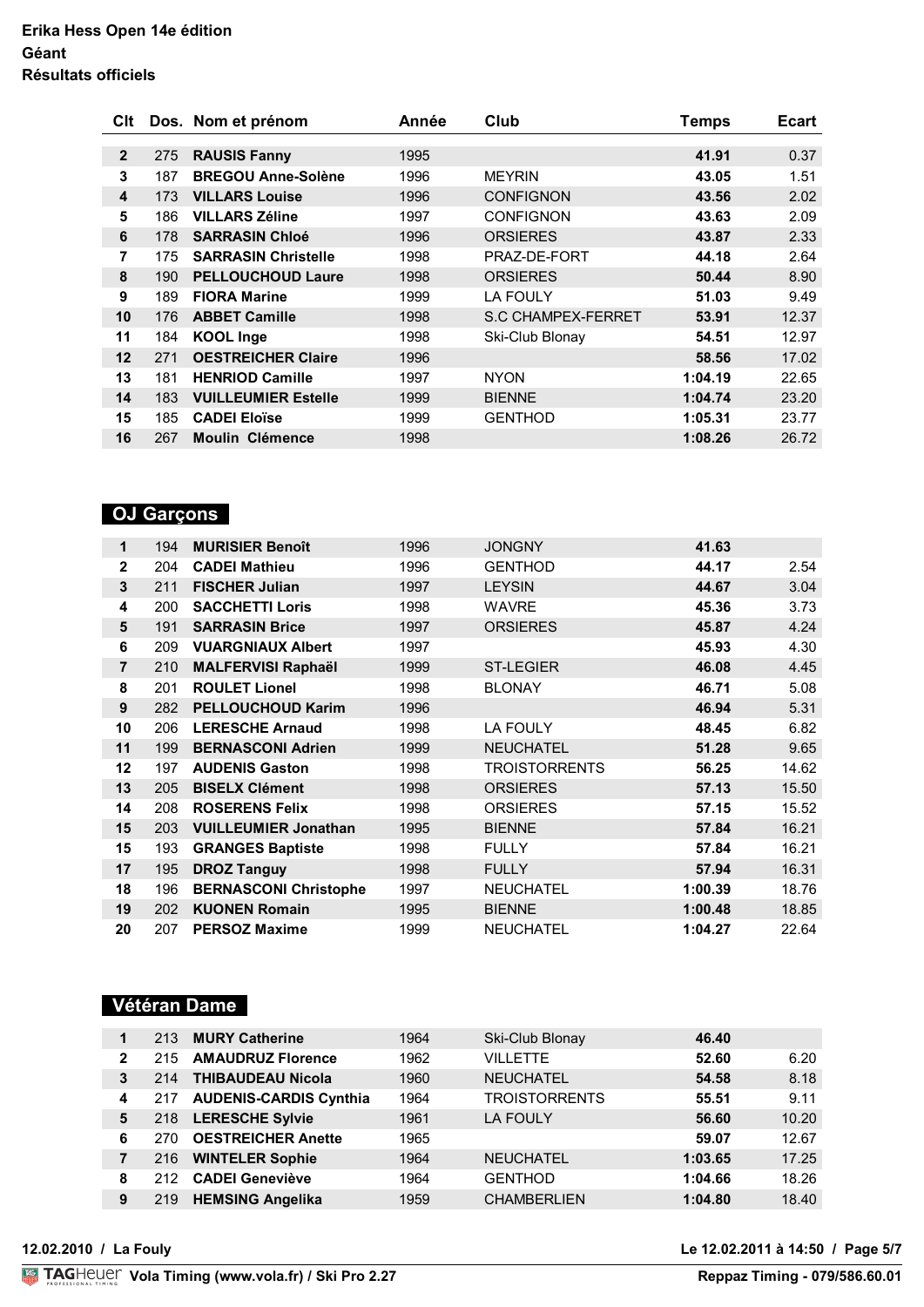| Clt         |     | Dos. Nom et prénom             | Année | Club                | Temps   | <b>Ecart</b> |
|-------------|-----|--------------------------------|-------|---------------------|---------|--------------|
|             |     | Vétéran Homme                  |       |                     |         |              |
| $\mathbf 1$ | 227 | <b>FRASER Duncan</b>           | 1963  | <b>PULLY</b>        | 44.20   |              |
| 2           | 228 | <b>REBORD Aristide</b>         | 1958  | <b>LES VALETTES</b> | 46.14   | 1.94         |
| 3           | 231 | <b>KLIPFEL Yorick</b>          | 1965  | <b>ST-SAPHORIN</b>  | 46.50   | 2.30         |
| 4           | 229 | <b>ANDREY Eddy</b>             | 1962  | <b>DENGES</b>       | 47.19   | 2.99         |
| 5           | 225 | <b>MURY François</b>           | 1964  | Ski-Club Blonay     | 47.56   | 3.36         |
| 6           | 221 | <b>LATTION Jean-François</b>   | 1956  | <b>ORSIERES</b>     | 48.14   | 3.94         |
| 7           | 220 | <b>VUILLEUMIER Alain</b>       | 1957  | <b>BIENNE</b>       | 49.79   | 5.59         |
| 8           | 223 | <b>GABIOUD Luc</b>             | 1940  | Ski-Club Reppaz     | 50.96   | 6.76         |
| 9           | 226 | <b>LERESCHE Jean-Philippe</b>  | 1959  | <b>LA FOULY</b>     | 52.52   | 8.32         |
| 10          | 222 | <b>PERSOZ Christophe</b>       | 1963  | <b>NEUCHATEL</b>    | 53.81   | 9.61         |
| 11          | 232 | <b>BREGOU Thierry</b>          | 1965  | <b>MEYRIN</b>       | 54.69   | 10.49        |
| $12 \,$     | 224 | <b>KOOL Arne</b>               | 1961  | Ski-Club Blonay     | 58.16   | 13.96        |
| 13          | 233 | <b>HENRIOD Charles-Edouard</b> | 1954  | <b>NYON</b>         | 58.80   | 14.60        |
| 14          | 230 | <b>BERNASCONI Giorgio</b>      | 1951  | <b>NEUCHATEL</b>    | 1:00.07 | 15.87        |

# **Dames**

| $\mathbf{1}$   | 263 | <b>MURI Mélanie</b>          | 1979 |                 | 43.09   |       |
|----------------|-----|------------------------------|------|-----------------|---------|-------|
| $\mathbf{2}$   | 242 | <b>DROZ Sandra</b>           | 1973 | PRAZ-DE-FORT    | 46.51   | 3.42  |
| 3              | 243 | <b>VALLOTTON Saana</b>       | 1994 | <b>BLONAY</b>   | 46.61   | 3.52  |
| 4              | 239 | <b>SARRASIN Marie-Joëlle</b> | 1981 | CHEZ-PETIT      | 47.07   | 3.98  |
| 5              | 272 | <b>VALAZZA Marie-Laure</b>   | 1967 |                 | 48.34   | 5.25  |
| 6              | 264 | <b>GASPOZ Nathalie</b>       | 1968 |                 | 48.38   | 5.29  |
| $\overline{7}$ | 237 | <b>SARRASIN Anne-Marie</b>   | 1971 | <b>ORSIERES</b> | 48.74   | 5.65  |
| 8              | 236 | <b>HUBERT Rose-Marie</b>     | 1974 | <b>ORSIERES</b> | 50.35   | 7.26  |
| 9              | 234 | <b>GAMBA Lise</b>            | 1968 | <b>LA FOULY</b> | 52.07   | 8.98  |
| 10             | 235 | <b>PESENTI Linda</b>         | 1973 | Ski-Club Blonay | 56.31   | 13.22 |
| 11             | 238 | <b>GRANGES Florence</b>      | 1970 | <b>FULLY</b>    | 56.55   | 13.46 |
| 12             | 266 | <b>MOULIN Sonia</b>          | 1975 |                 | 1:02.34 | 19.25 |
| 13             | 241 | <b>ISLER Karine</b>          | 1967 | <b>BLONAY</b>   | 1:05.94 | 22.85 |

# **Hommes**

| 1           | 245 | <b>DROZ Benoît</b>        | 1974 | PRAZ-DE-FORT              | 39.93 |      |
|-------------|-----|---------------------------|------|---------------------------|-------|------|
| $\mathbf 2$ | 252 | <b>BISELX Didier</b>      | 1969 | <b>S.C CHAMPEX-FERRET</b> | 40.25 | 0.32 |
| 3           | 250 | <b>HUBERT Michel</b>      | 1970 | <b>ORSIERES</b>           | 41.74 | 1.81 |
| 4           | 256 | <b>DROZ Cédric</b>        | 1971 | <b>FULLY</b>              | 41.82 | 1.89 |
| 5           | 253 | <b>FIORA Michel</b>       | 1969 | <b>LA FOULY</b>           | 42.70 | 2.77 |
| 6           | 247 | <b>PIATTI Antoine</b>     | 1986 | <b>ORSIERES</b>           | 42.86 | 2.93 |
| 7           | 281 | <b>FORMAZ Yann</b>        | 1990 | SC Reppaz                 | 42.90 | 2.97 |
| 8           | 278 | <b>TORNAY Jean-Michel</b> | 1974 |                           | 43.51 | 3.58 |
| 9           | 274 | <b>TORNAY Thierry</b>     | 1972 |                           | 43.93 | 4.00 |
| 10          | 251 | <b>MARQUIS Frédéric</b>   | 1981 | <b>LIDDES</b>             | 44.50 | 4.57 |
| 11          | 246 | <b>GROSS Nicolas</b>      | 1978 | <b>LIDDES</b>             | 44.55 | 4.62 |
| 12          | 255 | <b>FORMAZ David</b>       | 1994 | <b>ORSIERES</b>           | 45.04 | 5.11 |
| 13          | 276 | <b>HUBERT Christian</b>   | 1968 |                           | 45.49 | 5.56 |
| 14          | 277 | <b>PELLOUCHOUD Ismael</b> | 1970 |                           | 45.77 | 5.84 |
| 15          | 257 | <b>LONFAT Raphaël</b>     | 1974 | <b>ORSIERES</b>           | 46.46 | 6.53 |
|             |     |                           |      |                           |       |      |

**12.02.2010 / La Fouly Le 12.02.2011 à 14:50 / Page 6/7**